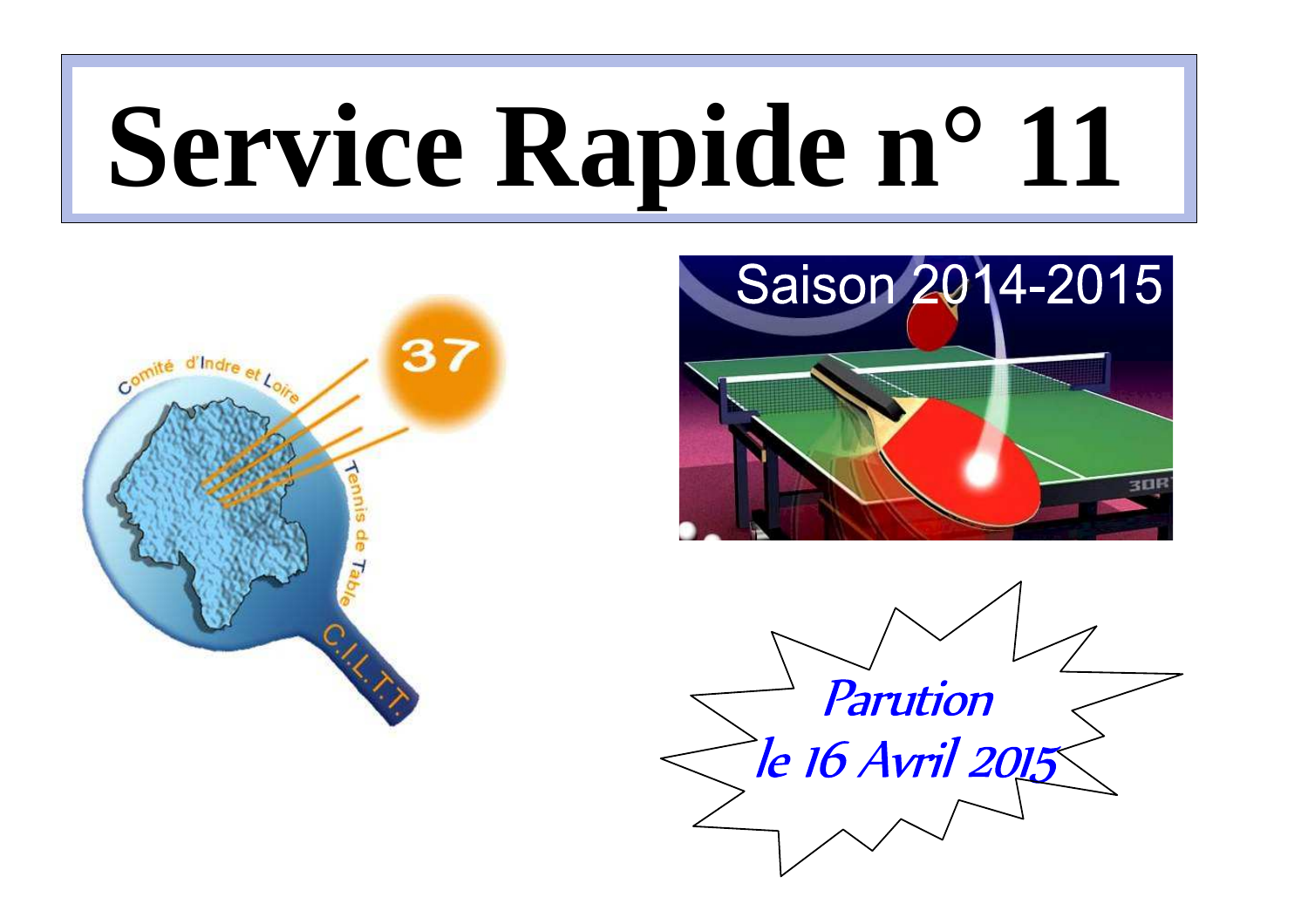# **DEPARTEMENTALE 1 FEMININE**

- 
- 
- 



- 
- 
- 
- 
- **7ème journée** *(2ème phase)* **Rg Equipe PT J V N D P F** BEAUJARDIN BCT 1 - A.T.T. LANGEAIS CINQ MARS 1 6 4 1 RS ST CYR/LOIRE 1 12 5 3 1 1 1 0 0 4S TOURS T.T. 4  $\begin{array}{ccc} -51 \ 11 \ 51 \ 21 \ 11 \end{array}$   $\begin{array}{ccc} -51 \ 11 \ 0 \end{array}$ AS VERETZ TT 1 - Exempt 3 4S TOURS T.T. 4 11 5 3 0 2 0 0 Exempt RS ST CYR/LOIRE 1 4 ST AVERTIN SPORTS 1 10 5 3 0 1 0 1 5 AS VERETZ TT 1 8 5 1 1 3 0 0 6 A.T.T. LANGEAIS CINQ MARS 1 7 5 1 0 4 0

# **PRE-REGIONALE**

### **7ème journée** (2ème phase)

4S TOURS T.T. 10 - A.C. AMBOISE 1 13 U.S. CHAMBRAY-LES-TOURS 1 - U.S.E. AVOINE-BEAUMONT 2 5 4S TOURS T.T. 12 - TTC du LOCHOIS 1 11 A.S. FONDETTES 4 - BEAUJARDIN BCT 1 8

- 
- 
- 
- 4S TOURS T.T. 11 11 TT CORMERY-TRUYES 1

|   | Rg | Equipe                     | PT | J              | ν | N | D        | Р        | F        |
|---|----|----------------------------|----|----------------|---|---|----------|----------|----------|
|   | 1  | U.S. CHAMBRAY-LES-TOURS 1  | 19 | 7              | 6 | 0 | 1        | $\Omega$ | 0        |
| 1 | -  | U.S.E. AVOINE-BEAUMONT 2   | 19 | 7              | 5 | 2 | $\Omega$ | 0        | 0        |
| 9 | 3  | 4S TOURS T.T. 10           | 18 | 7              | 5 | 1 | 1        | 0        | 0        |
| 3 | ۰  | <b>TT CORMERY-TRUYES 1</b> | 18 | 7              | 5 | 1 | 1        | 0        | $\Omega$ |
| 6 | 5  | 4S TOURS T.T. 12           | 15 | 7              | 4 | 0 | 3        | 0        | 0        |
| 9 | 6  | 4S TOURS T.T. 11           | 13 | $\overline{7}$ | 3 | O | 4        | $\Omega$ | 0        |
|   | 7  | TTC du LOCHOIS 1           | 11 | 7              | 1 | 2 | 4        | 0        | 0        |
|   | ۰  | <b>BEAUJARDIN BCT 1</b>    | 11 | 7              | 1 | 2 | 4        | 0        | 0        |
|   | 9  | A.S. FONDETTES 4           | 9  | 7              | 1 | 0 | 6        | $\Omega$ | 0        |
|   | 10 | A.C. AMBOISE 1             | 7  |                | ∩ | O |          | O        | o        |



# **DEPARTEMENTALE 1**

### **POULE A**

### **7ème journée** (2ème phase)

- U.S. GENILLE TT 1 RS ST CYR/LOIRE 2 7 11 TT PARCAY MESLAY 2 - ATT .ST ANTOINE DU ROCHER 1 9 9 U.S. VERNOU 1 **In the US RENAUDINE TT 2** 13 5
- TT JOUE LES TOURS 10 U.S. CHAMBRAY-LES-TOURS 2 13 5

| Rg | Equipe                      | PT |   | ٧              | N              | D              | P | F |
|----|-----------------------------|----|---|----------------|----------------|----------------|---|---|
|    | U.S. VERNOU 1               | 19 | 7 | 6              | $\Omega$       |                | ი | O |
| 2  | U.S. GENILLE TT 1           | 16 | 7 | 4              | 1              | 2              | ი | O |
| 3  | <b>RS ST CYR/LOIRE 2</b>    | 16 | 7 | 4              |                | $\overline{2}$ | 0 |   |
| 4  | TT JOUE LES TOURS 10        | 14 | 7 | 3              |                | 3              | O |   |
| 5  | US RENAUDINE TT 2           | 13 | 7 | 3              | 0              | 4              | O | O |
| 6  | ATT .ST ANTOINE DU ROCHER 1 | 13 | 7 | 2              | $\overline{2}$ | 3              | ი | O |
| 7  | <b>TT PARCAY MESLAY 2</b>   | 12 | 7 | $\overline{2}$ |                | 4              | O |   |
| 8  | U.S. CHAMBRAY-LES-TOURS 2   | 9  |   |                |                | 6              |   |   |

|                           |                     |    | <b>POULE B</b> |    |                                 |                 |   |   |   |                |                |
|---------------------------|---------------------|----|----------------|----|---------------------------------|-----------------|---|---|---|----------------|----------------|
|                           |                     |    |                | Rg | Equipe                          | PT I            | V | N | D |                | PF             |
| Tème journée (2ème phase) |                     |    |                |    | AS VERETZ TT 2                  | 19              | 6 | 0 |   |                | $0$   0        |
| 4S TOURS T.T. 13          | - RS ST CYR/LOIRE 3 | 14 | 4              |    | <b>C.E.S. TOURS 1</b>           | 17              | 4 | 2 |   |                | 0 <sup>1</sup> |
| ES VILLE AUX DAMES TT 2   | - A.S.T.T. ESVRES 1 | 12 | 6              |    | <b>IES VILLE AUX DAMES TT 2</b> | 17              | 4 | 2 |   |                | $\overline{0}$ |
| TT ST GENOUPH 3           | - C.E.S. TOURS 1    | 9  | 9              | 4  | <b>ITT ST GENOUPH 3</b>         | 14              | 3 |   | 3 | 0 <sup>0</sup> |                |
| <b>TT CHINONAIS 2</b>     | - AS VERETZ TT 2    | 8  | 10             | 5  | A.S.T.T. ESVRES 1               | 13 <sup>1</sup> | 3 | 0 | 4 |                | 0 <sup>1</sup> |
|                           |                     |    |                | 6  | 4S TOURS T.T. 13                | 12              |   | 3 | 3 |                | 0 <sup>1</sup> |
|                           |                     |    |                |    | <b>RS ST CYR/LOIRE 3</b>        | 12              | 2 |   | 4 | $0$   0        |                |
|                           |                     |    |                | 8  | <b>TT CHINONAIS 2</b>           | 8               |   |   | 6 | 0 <sup>1</sup> |                |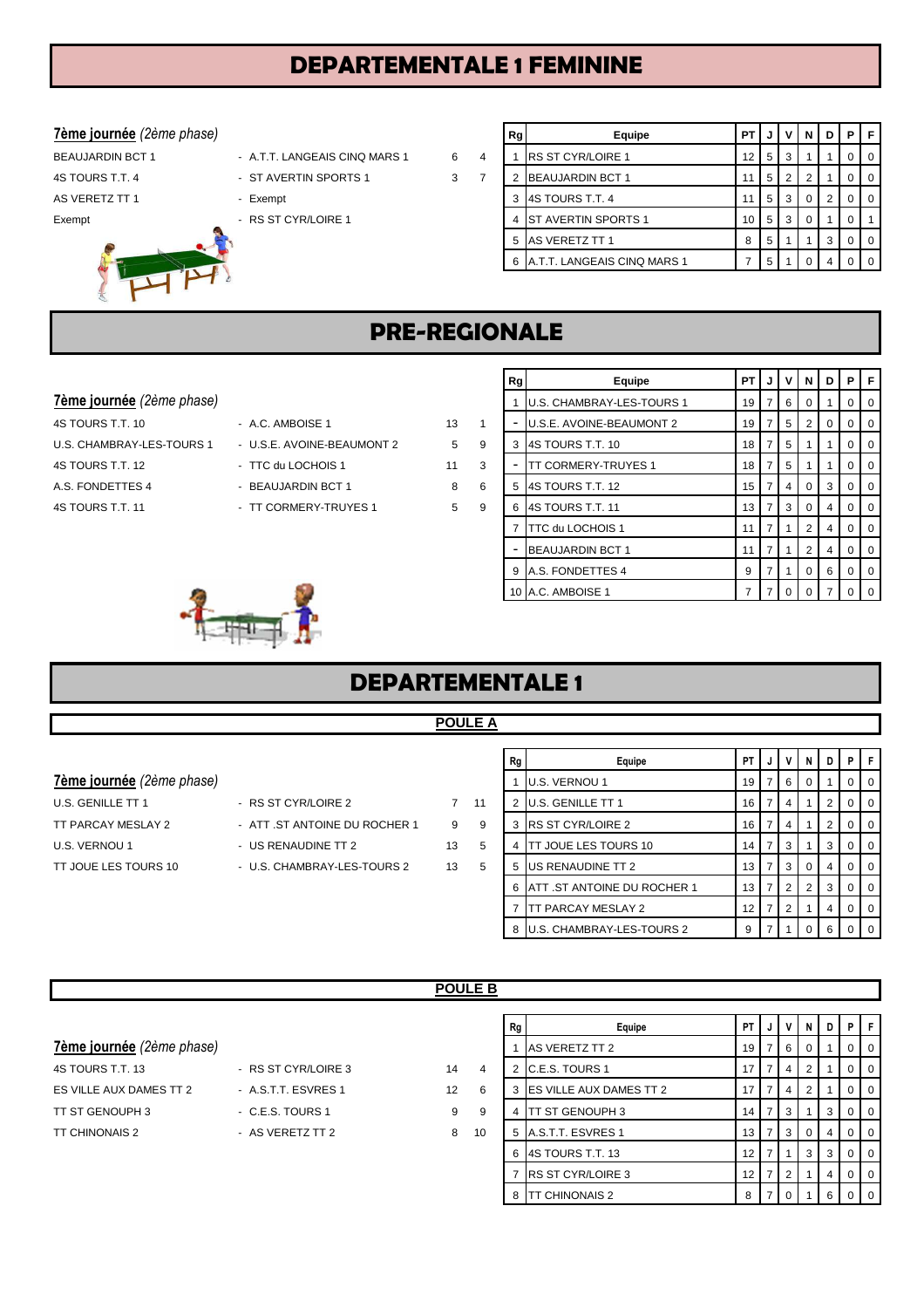### **POULE A**

### **7ème journée** (2ème phase)

- TT JOUE LES TOURS 11 TT SEMBLANCEEN 1 12
- TTC du LOCHOIS 2 RS ST CYR/LOIRE 4 13 TT BOUCHARDAIS 1 - STE MAURE TT 1 4 14 R.C. BALLAN 2 - ES RIDELLOIS TT 3 14
	-

|   | Rg | Equipe                   | РT | J              | v | N        | D | P        | F        |
|---|----|--------------------------|----|----------------|---|----------|---|----------|----------|
| 5 | 1  | TT JOUE LES TOURS 11     | 21 | 7              | 7 | $\Omega$ | 0 | 0        | $\Omega$ |
| 4 | 2  | TT SEMBLANCEEN 1         | 18 | 7              | 5 | 1        | 1 | $\Omega$ | $\Omega$ |
| 4 | 3  | TTC du LOCHOIS 2         | 17 | 7              | 5 | $\Omega$ | 2 | $\Omega$ | $\Omega$ |
| 6 | 4  | STE MAURE TT 1           | 16 | 7              | 4 | 1        | 2 | $\Omega$ | $\Omega$ |
|   | 5  | R.C. BALLAN 2            | 13 | 7              | 3 | $\Omega$ | 4 | 0        | $\Omega$ |
|   | 6  | TT BOUCHARDAIS 1         | 11 | 7              | 2 | $\Omega$ | 5 | 0        | $\Omega$ |
|   | 7  | <b>RS ST CYR/LOIRE 4</b> | 9  | $\overline{7}$ | 1 | 0        | 6 | 0        | $\Omega$ |
|   | 8  | <b>ES RIDELLOIS TT 3</b> | 7  | 7              | O | 0        | 7 | $\Omega$ | $\Omega$ |
|   |    |                          |    |                |   |          |   |          |          |

8 TT CASTELVALERIE 1 9 7 1 0 6 0 0

### **POULE B**

| 7ème journée (2ème phase)   |                    |    |                | Rg | Equipe                      | PT              |                | V | NID            | P |     |
|-----------------------------|--------------------|----|----------------|----|-----------------------------|-----------------|----------------|---|----------------|---|-----|
| <b>TT CASTELVALERIE 1</b>   | - ST MICHEL T.T. 1 |    | 11             |    | ST GENOUPH 4                | 19              | .7             | 6 |                |   |     |
| ES RIDELLOIS TT 2           | - BEAUJARDIN BCT 2 | 9  | 9              |    | A.T.T. LANGEAIS CINQ MARS 2 | 18 <sup>1</sup> |                | 5 |                |   | - 0 |
| A.T.T. LANGEAIS CINQ MARS 2 | - 4S TOURS T.T. 15 | 13 | 5              |    | P.L. PAUL BERT 1            | 18              |                | 5 |                |   | - 0 |
| P.L. PAUL BERT 1            | - TT ST GENOUPH 4  | 11 | $\overline{ }$ |    | <b>BEAUJARDIN BCT 2</b>     | 15              | 7              | 3 | 2 <sup>1</sup> |   | - 0 |
|                             |                    |    |                |    | 5 <b>ES RIDELLOIS TT 2</b>  | 12 <sup>2</sup> | $\sqrt{7}$     | 2 |                |   | - 0 |
|                             |                    |    |                | 6  | 4S TOURS T.T. 15            | 12              | $\overline{z}$ | 2 |                |   | - 0 |
|                             |                    |    |                |    | <b>ST MICHEL T.T. 1</b>     | 9               |                |   |                |   | l O |

**POULE C**

| Tème journée (2ème phase)   |                          |         | Rg | Equipe                      | PT              |                | v              | N           | D              | PIF |                  |
|-----------------------------|--------------------------|---------|----|-----------------------------|-----------------|----------------|----------------|-------------|----------------|-----|------------------|
| TT MONTS ARTANNES 4         | - A.T.T. AZAY-SUR-CHER 1 | 9<br>9  |    | C.S. LA MEMBROLLE 2         | 19              |                | 5              | 2           |                |     | $\overline{0}$   |
| ES RIDELLOIS TT 1           | - TT PARCAY MESLAY 3     | 11      |    | US RENAUDINE TT 4           | 17              |                |                | 5 0         |                |     | $\overline{1}$ 0 |
| A.T.T. LANGEAIS CINQ MARS 3 | - US RENAUDINE TT 4      | 10<br>8 | 3  | MONTS ARTANNES 4            | 16 <sup>1</sup> | $\overline{7}$ | $\overline{4}$ |             |                |     | $\overline{0}$   |
| C.S. LA MEMBROLLE 2         | - TT BLERE V.C. 2        | 13<br>5 | 4  | A.T.T. AZAY-SUR-CHER 1      | 14              | 7 <sup>1</sup> | 3 <sup>1</sup> | $\Omega$    |                |     |                  |
|                             |                          |         | 5  | BLERE V.C. 2                | 13 <sup>1</sup> | $\overline{ }$ | 3              | $\mathbf 0$ | $\overline{4}$ |     | $\overline{0}$   |
|                             |                          |         | 6  | A.T.T. LANGEAIS CINQ MARS 3 | 11              |                |                | $\Omega$    |                |     | $\overline{0}$   |

### **POULE D**

| 7ème journée (2ème phase) |                     |                      | Rg | Equipe                  | PT I            | J              | $\mathsf{I}$   | N              | D   | PF             |                |
|---------------------------|---------------------|----------------------|----|-------------------------|-----------------|----------------|----------------|----------------|-----|----------------|----------------|
| T.T. BENAIS 1             | - A.S. LUYNES T.T 2 | 12<br>6              |    | <b>ES OESIENNE TT 2</b> | 21              |                |                |                | -0  | 0 <sup>1</sup> | <b>0</b>       |
| ST AVERTIN SPORTS 3       | - US LA RICHE TT 1  | 9<br>9               | 2  | T.T. BENAIS 1           | 17 <sup>1</sup> | 7 <sub>1</sub> | 5              | $\overline{0}$ | 2   | 0 <sup>1</sup> |                |
| 4S TOURS T.T. 14          | - ES OESIENNE TT 2  | $\overline{7}$<br>11 |    | 3 4S TOURS T.T. 14      | 17 <sup>1</sup> |                | 5              |                | 2   | $\overline{0}$ | <b>0</b>       |
| STE MAURE TT 2            | - AS SAVONNIERES 2  | 12<br>6              |    | 4 <b>STE MAURE TT 2</b> | 14 <sup>1</sup> | $-17$          | 3              |                | 3   | 0 <sup>0</sup> |                |
|                           |                     |                      |    | 5 AS SAVONNIERES 2      | 12 <sub>1</sub> | 7 I            | 2              |                | 4   | $\overline{0}$ | $\overline{0}$ |
|                           |                     |                      |    | 6 ST AVERTIN SPORTS 3   |                 | $12$   7       | $\overline{2}$ |                | 4   | 0 <sup>1</sup> |                |
|                           |                     |                      |    | US LA RICHE TT 1        |                 | 10 7           | $\mathbf{0}$   | -3             | 4   | $\overline{0}$ | 0              |
|                           |                     |                      |    | 8 A.S. LUYNES T.T 2     | 9               |                |                | $\overline{0}$ | - 6 | $0$ 0          |                |



7 TT PARCAY MESLAY 3

8 ES RIDELLOIS TT 1 10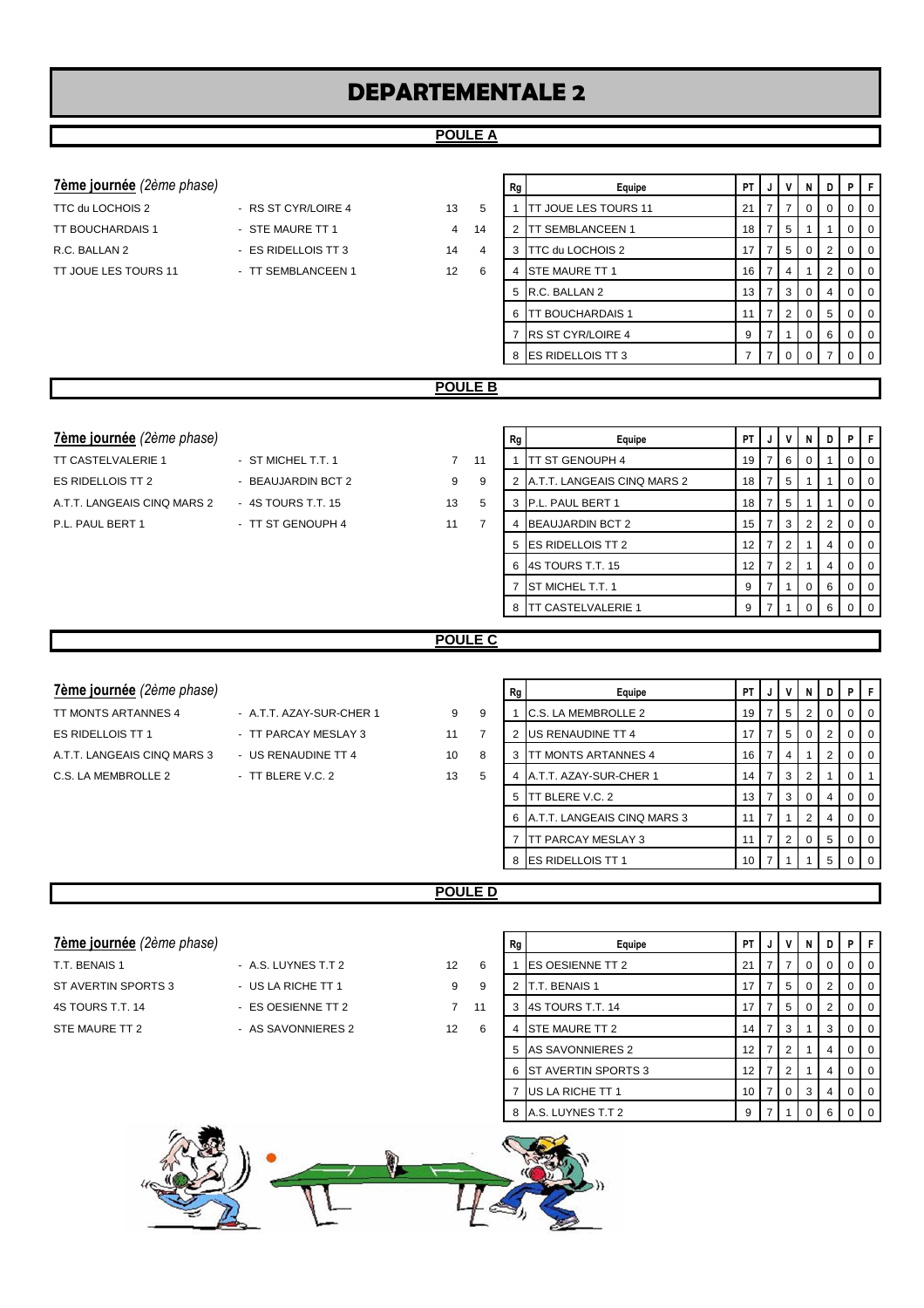### **POULE A**

### **7ème journée** (2ème phase)

- U.S. GENILLE TT 2 C.S. LA MEMBROLLE 3 6 12 ST AVERTIN SPORTS 6 - A.S.T.T. ESVRES 3 9 9 4S TOURS T.T. 18 **EP MARIGNY RILLY 1** 17 1 A.T.T. AZAY-SUR-CHER 3 - A.P. ABILLY 1 2 2 2 2 11
	-

|                | Rg | Equipe                 | PT |   | v              | N              | D              | P        | F           |
|----------------|----|------------------------|----|---|----------------|----------------|----------------|----------|-------------|
| $\overline{2}$ | 1  | 4S TOURS T.T. 18       | 21 | 7 | 7              | $\Omega$       | $\Omega$       | 0        | $\Omega$    |
| Ę              | 2  | C.S. LA MEMBROLLE 3    | 17 | 7 | $\overline{4}$ | $\overline{2}$ | 1              | $\Omega$ | $\Omega$    |
|                | 3  | A.P. ABILLY 1          | 16 | 7 | $\overline{4}$ | 1              | $\overline{2}$ | $\Omega$ | $\Omega$    |
|                | 4  | A.S.T.T. ESVRES 3      | 15 | 7 | 3              | $\overline{2}$ | $\overline{2}$ | $\Omega$ | $\Omega$    |
|                | 5  | ST AVERTIN SPORTS 6    | 13 | 7 | 3              | 1              | $\overline{2}$ | 0        | 1           |
|                | 6  | U.S. GENILLE TT 2      | 11 | 7 | $\overline{2}$ | $\Omega$       | 5              | 0        | $\Omega$    |
|                | 7  | A.T.T. AZAY-SUR-CHER 3 | 10 | 7 | 1              | 1              | 5              | 0        | $\mathbf 0$ |
|                | 8  | EP MARIGNY RILLY 1     | 8  | 7 | $\Omega$       | 1              | 6              | 0        | $\Omega$    |
|                |    |                        |    |   |                |                |                |          |             |

### **POULE B**

| 7ème journée (2ème phase) |                         |                |    | Rg | Equipe                        | PT I            | JI             | $\mathsf{v}$   | N | D | PF  |                  |
|---------------------------|-------------------------|----------------|----|----|-------------------------------|-----------------|----------------|----------------|---|---|-----|------------------|
| US RENAUDINE TT 6         | - T.T. METTRAY 1        | 5 <sup>5</sup> | 13 |    | <b>E.S. VILLE AUX DAMES 4</b> | 20 <sub>1</sub> |                | 6              |   |   |     | $\overline{0}$   |
| TT PARCAY MESLAY 4        | - E.S.VILLE AUX DAMES 4 | 3              | 15 |    | <b>IT.T. METTRAY 1</b>        | 19 <sup>1</sup> | $\overline{ }$ | 6              |   |   |     | $\overline{1}$ 0 |
| TT SEMBLANCEEN 3          | - ES OESIENNE TT 4      | 9              | 9  |    | <b>RS ST CYR/LOIRE 5</b>      | 17              |                | 5              | 0 |   | - 0 | $\overline{0}$   |
| RS ST CYR/LOIRE 5         | - TT ST GENOUPH 5       | 11             |    | 4  | <b>IES OESIENNE TT 4</b>      | 14 <sub>1</sub> |                | 3              |   | 3 |     | l 0              |
|                           |                         |                |    |    | 5 US RENAUDINE TT 6           | 12 <sub>1</sub> |                | 2              |   | 4 |     | l 0              |
|                           |                         |                |    |    | <b>TT SEMBLANCEEN 3</b>       | 12 <sub>1</sub> | $\overline{z}$ | $\overline{2}$ |   | 4 |     | $\overline{0}$   |
|                           |                         |                |    |    | TT PARCAY MESLAY 4            | $10 \mid 7$     |                |                |   | 5 |     | $\overline{10}$  |

### **POULE C**

### **7ème journée** (2ème phase) A.S. FONDETTES 7 - TT CHINONAIS 3 11 BEAUJARDIN BCT 4 - ES RIDELLOIS TT 5 8 10

- A.S MONTI OUIS-SUR-LOIRE 2 4S TOURS T.T. 16 3 15 A.P. ABILLY 2 - P.L. PAUL BERT 2 2 1
- 

|   | Rg | Equipe                    | PT | J              | v | N        | D              | P        | F |
|---|----|---------------------------|----|----------------|---|----------|----------------|----------|---|
| 7 | 1  | A.S. FONDETTES 7          | 21 | $\overline{7}$ | 7 | $\Omega$ | $\Omega$       | $\Omega$ | O |
| 0 | 2  | A.S MONTLOUIS-SUR-LOIRE 2 | 19 | 7              | 6 | $\Omega$ |                | 0        | O |
| 3 | 3  | <b>ES RIDELLOIS TT 5</b>  | 17 | 7              | 5 | $\Omega$ | $\overline{2}$ | 0        | O |
| 6 | 4  | TT CHINONAIS 3            | 14 | $\overline{7}$ | 3 | 1        | 3              | 0        | 0 |
|   | 5  | P.L. PAUL BERT 2          | 14 | $\overline{7}$ | 3 | 1        | 3              | 0        | 0 |
|   | 6  | <b>BEAUJARDIN BCT 4</b>   | 11 | $\overline{7}$ | 2 | $\Omega$ | 5              | 0        | 0 |
|   | 7  | 4S TOURS T.T. 16          | 9  | $\overline{7}$ | 1 | $\Omega$ | 6              | 0        | O |
|   | 8  | A.P. ABILLY 2             | 7  | 7              | O | O        |                | ŋ        |   |

 $8 \mid T$  ST GENOUPH 5  $8 \mid 7 \mid 0$ 

### **POU**

|                           |                       | POULE D              |                            |                 |                |                |                |             |                |     |
|---------------------------|-----------------------|----------------------|----------------------------|-----------------|----------------|----------------|----------------|-------------|----------------|-----|
|                           |                       |                      |                            |                 |                |                |                |             |                |     |
| 7ème journée (2ème phase) |                       |                      | Rg<br>Equipe               | PT I            | J              | V I            | N              | D           | P              | - F |
| TTC du LOCHOIS 3          | - TT CORMERY-TRUYES 2 | $7^{\circ}$<br>-11   | <b>TT CORMERY-TRUYES 2</b> | 21              | 7              |                | <b>U</b>       | 0           |                | ΙO  |
| <b>BEAUJARDIN BCT 3</b>   | - A.S.T.T. ESVRES 2   | 14<br>4              | 2 C.P. VEIGNE 1            | 19 <sup>1</sup> | $\overline{7}$ | 6              |                |             |                | l 0 |
| TT BLERE V.C. 4           | - C.P. VEIGNE 1       | 6<br>12              | 3 BEAUJARDIN BCT 3         | 15 <sup>1</sup> | $\overline{7}$ | 4 <sup>1</sup> | 0              | 3           |                | l 0 |
| A.S. FONDETTES 8          | - ST AVERTIN SPORTS 5 | 14<br>$\overline{4}$ | 4 ITTC du LOCHOIS 3        | 13 <sup>1</sup> | $\overline{7}$ | 3 I            | 0              | 4           |                | l O |
|                           |                       |                      | 5 A.S.T.T. ESVRES 2        | 13 <sup>1</sup> | $\overline{7}$ |                | $3 \mid 0$     | 4           |                | l 0 |
|                           |                       |                      | 6 ST AVERTIN SPORTS 5      | 13 <sup>1</sup> | $\overline{7}$ | 3 <sup>1</sup> | $\overline{0}$ | 4           |                | l 0 |
|                           |                       |                      | 7 ITT BLERE V.C. 4         |                 | $\vert$ 7      | 2 <sup>1</sup> | $\overline{0}$ | $5^{\circ}$ | 0 <sup>1</sup> |     |

8 A.S. FONDETTES 8  $\begin{array}{ccc} 8 & 7 & 7 & 0 & 0 \end{array}$ 



- 
-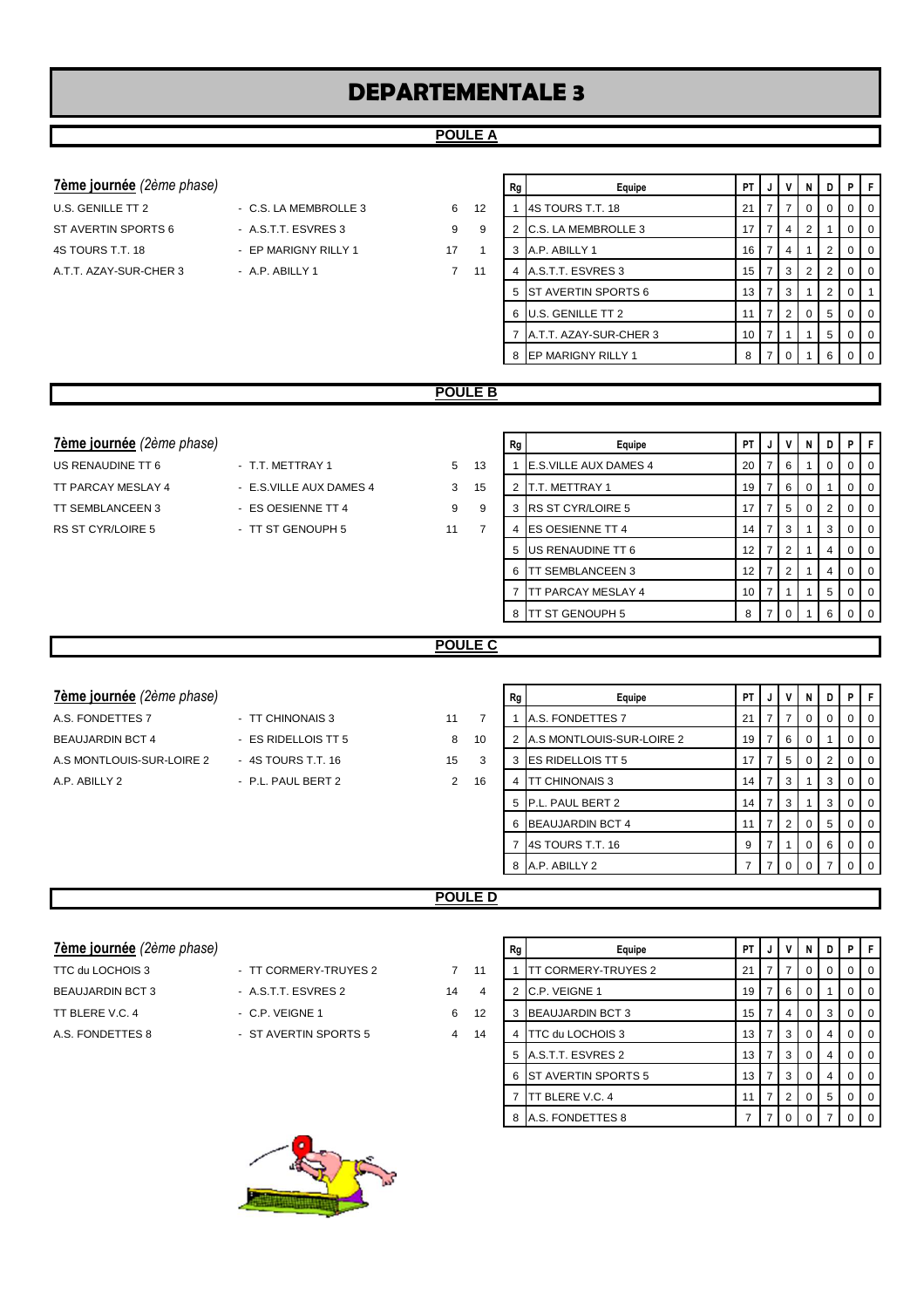### **POULE E**

### **7ème journée** (2ème phase)

- U.S.E. AVOINE-BEAUMONT 3 ES RIDELLOIS TT 4 18 TT JOUE LES TOURS 13 - STE MAURE TT 3 11
- TT MONTS ARTANNES 5 TT CHINONAIS 4 9
	-

|                     |   |                | Rg             | Equipe                | PT                                                                                                                                               | J | v |                | N   D                   | IPIF           |                                       |
|---------------------|---|----------------|----------------|-----------------------|--------------------------------------------------------------------------------------------------------------------------------------------------|---|---|----------------|-------------------------|----------------|---------------------------------------|
| - TT CHINONAIS 4    | 9 | 9              |                | <b>TT CHINONAIS 4</b> | 20                                                                                                                                               |   | 6 |                | $\overline{\mathbf{0}}$ | 0 <sub>0</sub> |                                       |
| - ES RIDELLOIS TT 4 |   | 0              |                |                       | 19                                                                                                                                               |   | 6 |                |                         | $\overline{0}$ | $\Omega$                              |
| - R.C. BALLAN 3     |   | 8              |                |                       | 17                                                                                                                                               |   | 5 | 0              | 2                       |                |                                       |
| - STE MAURE TT 3    |   | 7              | 4              | TT MONTS ARTANNES 5   | 16                                                                                                                                               |   | 4 |                | 2                       | $\overline{0}$ | <b>ι Ω</b>                            |
|                     |   |                | 5 <sup>1</sup> |                       | 12 <sup>2</sup>                                                                                                                                  |   | 2 |                | $\overline{4}$          |                |                                       |
|                     |   |                |                |                       | 11                                                                                                                                               |   | 2 | $\overline{0}$ |                         |                |                                       |
|                     |   |                |                |                       | 10                                                                                                                                               |   |   |                | 5                       | $\overline{0}$ | $\overline{0}$                        |
|                     |   |                |                |                       |                                                                                                                                                  |   |   |                |                         |                |                                       |
|                     |   | 18<br>10<br>11 |                |                       | U.S.E. AVOINE-BEAUMONT 3<br>3 <b>IES RIDELLOIS TT 4</b><br><b>ITT JOUE LES TOURS 13</b><br>6 C.E.S. TOURS 2<br>R.C. BALLAN 3<br>8 STE MAURE TT 3 |   |   |                |                         |                | $0$   0<br>$0$   0<br>$-5$<br>$0$   0 |

### **POULE F**

### **7ème journée** (2ème phase)

- US RENAUDINE TT 5 A.T.T. AZAY-SUR-CHER 2 15 3
- 
- TT PARCAY MESLAY 5 ASTT CHEMILLE S/DEME 1 8 10 A.C. AMBOISE 2 - ES OESIENNE TT 3 8 10
- TT JOUE LES TOURS 14 A.S. MONTLOUIS-SUR-LOIRE 3 13 5

| Rg | Equipe                        | РT | J | ٧ | N | D        | P        | F |
|----|-------------------------------|----|---|---|---|----------|----------|---|
|    | TT JOUE LES TOURS 14          | 20 | 7 | 6 |   | $\Omega$ | 0        | 0 |
| 2  | US RENAUDINE TT 5             | 18 | 7 | 5 |   |          | O        | 0 |
| 3  | A.S MONTLOUIS-SUR-LOIRE 3     | 16 | 7 | 4 |   | 2        | $\Omega$ | 0 |
| 4  | A.C. AMBOISE 2                | 15 | 7 | 4 | 0 | 3        | 0        | 0 |
| 5  | <b>ES OESIENNE TT 3</b>       | 14 | 7 | 3 |   | 3        | 0        | 0 |
| 6  | A.T.T. AZAY-SUR-CHER 2        | 12 | 7 | 2 |   | 4        | 0        | 0 |
| 7  | <b>ASTT CHEMILLE S/DEME 1</b> | 10 | 7 | 1 |   | 5        | 0        | 0 |
| 8  | TT PARCAY MESLAY 5            | 7  |   | ∩ | U |          |          | ŋ |

### **POULE G**

### **7ème journée** (2ème phase)

- A.S. LUYNES T.T 3 U.S. VERNOU 2 6 12
- E.S.VILLE AUX DAMES 3 US RENAUDINE TT 3 8 10 ST AVERTIN SPORTS 4 - US LA RICHE TT 2 TT SEMBLANCEEN 2 - A.S. FONDETTES 6
	-

| 16 | 2  |
|----|----|
| 3  | 15 |

| Rg | Equipe                     | PT |   |                | N        | D | Ρ        |   |
|----|----------------------------|----|---|----------------|----------|---|----------|---|
|    | <b>ST AVERTIN SPORTS 4</b> | 21 | 7 | 7              | 0        | 0 | 0        | Ω |
| 2  | A.S. FONDETTES 6           | 19 | 7 | 6              | 0        | 1 | O        | Ω |
| 3  | U.S. VERNOU 2              | 14 | 7 | 3              | 1        | 3 | $\Omega$ | ŋ |
| 4  | A.S. LUYNES T.T 3          | 13 | 7 | 3              | $\Omega$ | 4 | 0        | ი |
| 5  | TT SEMBLANCEEN 2           | 13 | 7 | 3              | 0        | 4 | 0        |   |
| 6  | US RENAUDINE TT 3          | 11 | 7 | $\overline{2}$ | 0        | 5 | 0        | Ω |
| 7  | E.S. VILLE AUX DAMES 3     | 11 | 7 |                | 2        | 4 | O        | O |
| 8  | US LA RICHE TT 2           | 10 |   |                |          | 5 |          |   |
|    |                            |    |   |                |          |   |          |   |

### **POULE H**

### **7ème journée** (2ème phase)

- 4S TOURS T.T. 17 A.S.P.T.T. TOURS 1 210 A.S. FONDETTES 5 - BEAUJARDIN BCT 5 11 U.S. CHAMBRAY-LES-TOURS 3 - C.P. VEIGNE 2 12 TT JOUE LES TOURS 12 - US NICOLAISIENNE TT 1 40
	- -
		-

|   | Rg | Equipe                    | PT |   | v              | N        | D | P        |   |
|---|----|---------------------------|----|---|----------------|----------|---|----------|---|
| 8 | 1  | A.S. FONDETTES 5          | 21 | 7 | 7              | $\Omega$ | 0 | 0        |   |
|   | 2  | U.S. CHAMBRAY-LES-TOURS 3 | 16 | 7 | 4              | 1        | 2 | 0        | O |
| 6 | 3  | TT JOUE LES TOURS 12      | 16 | 7 | $\overline{4}$ | 1        | 2 | $\Omega$ | O |
| 8 | 4  | 4S TOURS T.T. 17          | 15 | 7 | 4              | $\Omega$ | 3 | 0        |   |
|   | 5  | A.S.P.T.T. TOURS 1        | 13 | 7 | 3              | $\Omega$ | 4 | 0        |   |
|   | 6  | US NICOLAISIENNE TT 1     | 12 | 7 | $\overline{2}$ | 1        | 4 | 0        |   |
|   |    | <b>BEAUJARDIN BCT 5</b>   | 12 | 7 | 2              | 1        | 4 | 0        |   |
|   | 8  | C.P. VEIGNE 2             | 7  |   | $\Omega$       | 0        |   | O        |   |

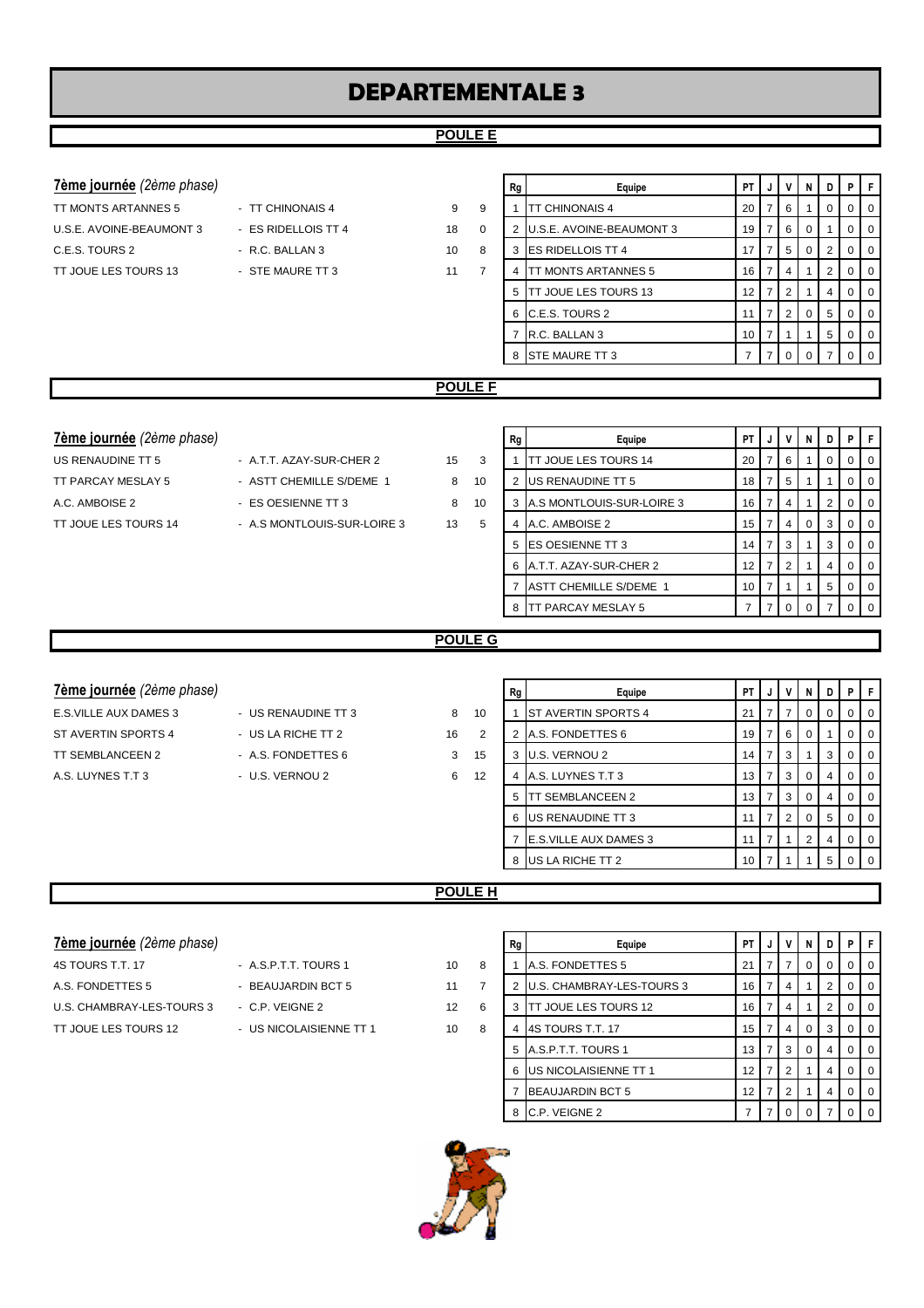### **POULE A**

### **7ème journée** (2ème phase)

- TT MONTS ARTANNES 8 A.T.T. LANGEAIS CINQ MARS 7 2 8
- TT BOUCHARDAIS 5 EP MARIGNY RILLY 2 5 5
- AS VERETZ TT 4 4S TOURS T.T. 20 2 8
- ES RIDELLOIS TT 7 AS SAVONNIERES TT 3 2 2 2 3
	-
	-

|    | Rg | Equipe                      | PT |                | v        | N        | D        | P        | F        |
|----|----|-----------------------------|----|----------------|----------|----------|----------|----------|----------|
| B. | 1  | <b>ES RIDELLOIS TT 7</b>    | 20 | $\overline{7}$ | 6        | 1        | 0        | 0        | $\Omega$ |
| 3  | 2  | A.T.T. LANGEAIS CINQ MARS 7 | 19 | 7              | 5        | 2        | $\Omega$ | 0        | $\Omega$ |
| 5  | 3  | AS SAVONNIERES TT 3         | 16 | 7              | 4        | 1        | 2        | 0        | $\Omega$ |
| B  | 4  | TT MONTS ARTANNES 8         | 15 | $\overline{7}$ | 4        | $\Omega$ | 3        | $\Omega$ | $\Omega$ |
|    | 5  | AS VERETZ TT 4              | 13 | $\overline{7}$ | 3        | $\Omega$ | 4        | $\Omega$ | $\Omega$ |
|    | 6  | 4S TOURS T.T. 20            | 13 | $\overline{7}$ | 3        | $\Omega$ | 4        | $\Omega$ | $\Omega$ |
|    | 7  | TT BOUCHARDAIS 5            | 8  | $\overline{7}$ | $\Omega$ | 1        | 6        | $\Omega$ | $\Omega$ |
|    | 8  | EP MARIGNY RILLY 2          | 7  | 7              | O        |          | 5        | O        |          |
|    |    |                             |    |                |          |          |          |          |          |

### **POULE B**

| 7ème journée (2ème phase)    |                               |   |   | Rg | Equipe                        | PTIJI |                    | <b>V</b> | IN.            | D            |   | PF               |
|------------------------------|-------------------------------|---|---|----|-------------------------------|-------|--------------------|----------|----------------|--------------|---|------------------|
| A.T.T.ST ANTOINE DU ROCHER 3 | - RS ST CYR/LOIRE 8           | 8 | 2 |    | TT PARCAY MESLAY 6            | 18 I  |                    | 6 6      | $\overline{0}$ | $\mathbf{0}$ |   | $01$ 0           |
| Exempt                       | - TT PARCAY MESLAY 6          |   |   |    | 2 LARCAY T.T. 1               | 16 I  |                    | 6 5      |                |              | 0 | $\overline{1}$ 0 |
| U.S. VERNOU 4                | - LARCAY T.T. 1               |   | 9 |    | A.T.T.ST ANTOINE DU ROCHER 3  |       | $13 \mid 6 \mid 3$ |          |                | 2            |   | $0$   $0$        |
| A S MONTLOUIS-S/LOIRE 4      | - A.T.T. LANGEAIS CINQ MARS 8 | 5 | 5 |    | <b>RS ST CYR/LOIRE 8</b>      |       | 6                  |          |                | 3            |   | $0$   $0$        |
|                              |                               |   |   |    | 5 A.T.T. LANGEAIS CINQ MARS 8 | 10 I  | 6                  |          | 2              | 3            |   | $0$   $0$        |
|                              |                               |   |   |    | 6 A.S MONTLOUIS-S/LOIRE 4     |       | $10 \mid 6 \mid$   |          | 2              | 3            |   | $0$   $0$        |
|                              |                               |   |   |    | U.S. VERNOU 4                 | 6     |                    |          | 6 0 0          | 6            |   | $01$ 0           |

### **POULE C**

| Tème journée (2ème phase) |                                |   |   | Rg | Equipe                     | <b>PT</b> | I J I | V I | <b>N</b>       | D | D | F |
|---------------------------|--------------------------------|---|---|----|----------------------------|-----------|-------|-----|----------------|---|---|---|
| TT MONTS ARTANNES 9       | - C.E.S. TOURS 3               | 8 | 2 |    | A.C. AMBOISE 4             | 20        |       | 6   |                |   |   |   |
| C.S. LA MEMBROLLE 4       | - TT PARCAY MESLAY 8           | 9 |   |    | T.T. METTRAY 2             | 20        | 7     | 6   |                |   |   |   |
| U.S. VERNOU 5             | - A.T.T.ST ANTOINE DU ROCHER 2 |   | 3 |    | <b>IT MONTS ARTANNES 9</b> | 17        |       | 5   |                |   |   |   |
| T.T. METTRAY 2            | - A.C. AMBOISE 4               | 5 | 5 |    | U.S. VERNOU 5              | 14        |       |     |                |   |   |   |
|                           |                                |   |   |    | <b>C.S. LA MEMBROLLE 4</b> | 13        |       | 3   |                |   |   |   |
|                           |                                |   |   |    | T PARCAY MESLAY 8          | 11        |       |     | $\overline{2}$ |   |   |   |

### **POULE D**



- 
- 
- 
- 
- **7ème journée** (2ème phase) **Rg Rg Equipe PT** PT J V N D P F LARCAY T.T. 3 - P.P.C. ST MARTIN LE BEAU 1 0 10 1 AS VERETZ TT 3 21 7 7 0 0 0 0 AS VERETZ TT 3  $\begin{array}{ccc} . & . & . \\ . & . & . \end{array}$  ST AVERTIN SPORTS 7  $\begin{array}{ccc} . & . & . \\ . & . & . \end{array}$  2 P.P.C. ST MARTIN LE BEAU 1  $\begin{array}{ccc} . & . & . \\ . & . & . \end{array}$ A.P. ST SENOCH 2 - A.S.T.T. ESVRES 5 7 3 3 U.S. VERNOU 3 17 7 5 0 2 0 0 A.T.T. AZAY-SUR-CHER 4 - U.S. VERNOU 3 0 10 4 ST AVERTIN SPORTS 7 15 7 4 0 3 0 0 5 LARCAY T.T. 3 11 7 2 0 5 0 0 6 A.P. ST SENOCH 2 10 7 1 1 5 0 0 7 A.S.T.T. ESVRES 5 10 7 1 1 5 0 0 8 A.T.T. AZAY-SUR-CHER 4 9 7 0 2 5 0

7 C.E.S. TOURS 3 9 7 1 1 4 0 8 A.T.T.ST ANTOINE DU ROCHER 2 6 7 0 0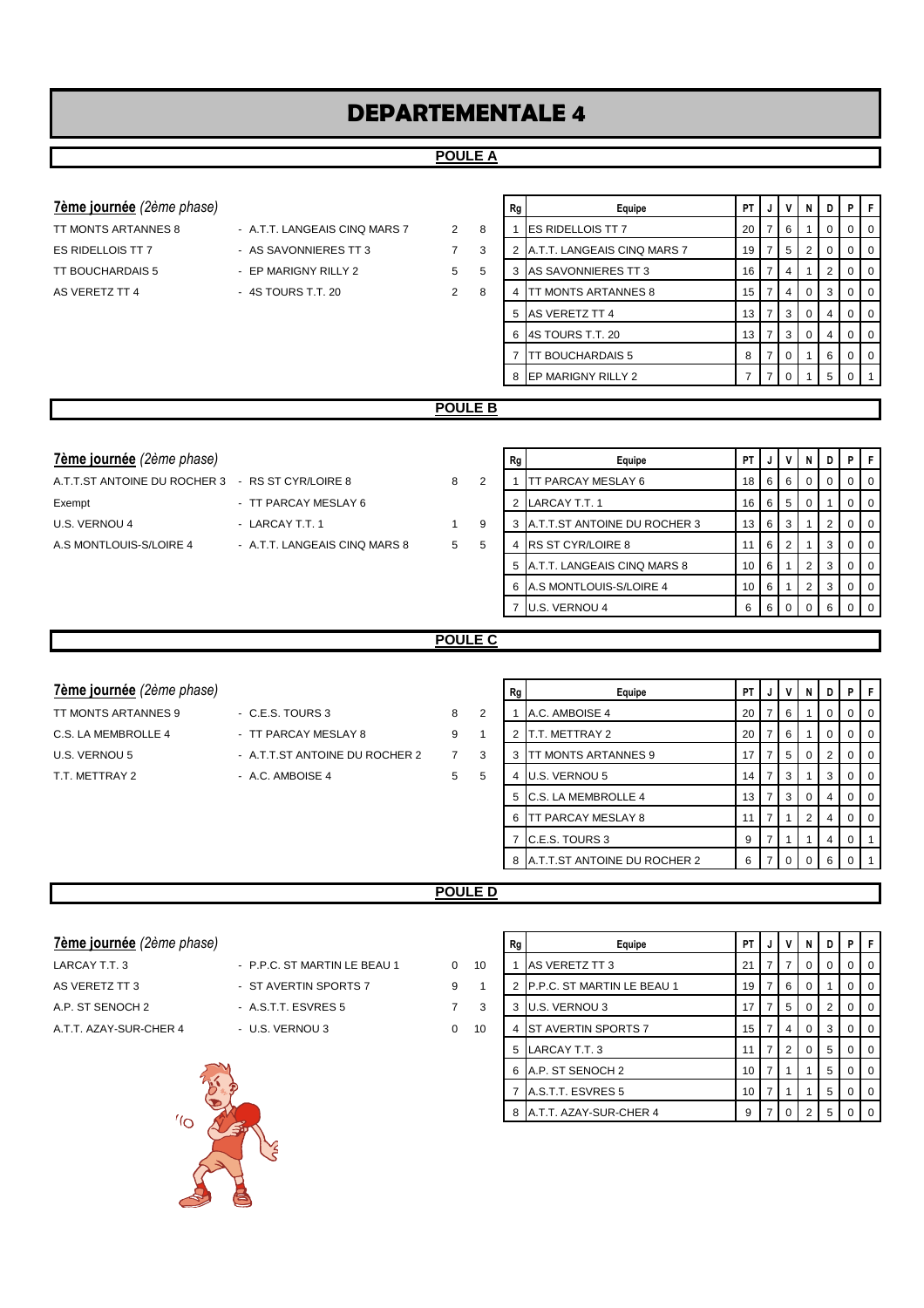### **POULE E**

| 7ème journée (2ème phase)          |                                                 |                |                     | Rg             | <b>Equipe</b>                               | PT             | $J \mid$       | $\mathsf{v}$        | $\mathsf{N}$           | D                | P                        | $\mathsf{F}$                    |
|------------------------------------|-------------------------------------------------|----------------|---------------------|----------------|---------------------------------------------|----------------|----------------|---------------------|------------------------|------------------|--------------------------|---------------------------------|
| U.S. CHAMBRAY-LES-TOURS 6          | - TT CORMERY-TRUYES 3                           | 9              | $\mathbf{1}$        |                | 1 A.T.T. AZAY-SUR-CHER 5                    | 20             | $\overline{7}$ | 6                   |                        | $\Omega$         | $\Omega$                 | $\mathbf 0$                     |
| ST AVERTIN SPORTS 8                | - US LA RICHE TT 3                              | F              | 10                  | 2              | A.P. ST SENOCH 1                            | 17             | $\overline{7}$ | 5                   | $\mathbf 0$            | $\overline{2}$   | $\mathbf 0$              | $\mathbf 0$                     |
| A.C. AMBOISE 5                     | - T.T. METTRAY 3                                | 6              | $\overline{4}$      | 3              | U.S. CHAMBRAY-LES-TOURS 6                   | 17             | $\overline{7}$ | $\overline{4}$      | $\overline{2}$         | $\mathbf{1}$     | $\mathbf 0$              | $\mathsf 0$                     |
| A.T.T. AZAY-SUR-CHER 5             | - A.P. ST SENOCH 1                              | $\overline{7}$ | 3                   |                | 4 T.T. METTRAY 3                            | 15             | $\overline{7}$ | $\overline{4}$      | $\mathbf 0$            | $\overline{3}$   | $\mathbf 0$              | $\overline{0}$                  |
|                                    |                                                 |                |                     |                | 5 A.C. AMBOISE 5                            | 13             | $\overline{7}$ | 3                   | $\mathbf 0$            | $\overline{4}$   | $\mathbf 0$              | $\mathbf 0$                     |
|                                    |                                                 |                |                     |                | 6 US LA RICHE TT 3                          | 12             | $\overline{7}$ | $\boldsymbol{2}$    | $\mathbf{1}$           | 4                | 0                        | $\mathbf 0$                     |
|                                    |                                                 |                |                     | $\overline{7}$ | <b>TT CORMERY-TRUYES 3</b>                  | 8              | $\overline{7}$ | $\mathbf{1}$        | $\mathbf 0$            | 5                | $\mathbf 0$              | $\mathbf{1}$                    |
|                                    |                                                 |                |                     |                | ST AVERTIN SPORTS 8                         |                |                |                     | <b>Forfait Général</b> |                  |                          |                                 |
|                                    |                                                 | <b>POULE F</b> |                     |                |                                             |                |                |                     |                        |                  |                          |                                 |
|                                    |                                                 |                |                     |                |                                             |                |                |                     |                        |                  |                          |                                 |
|                                    |                                                 |                |                     |                |                                             |                |                |                     |                        |                  |                          |                                 |
| 7ème journée (2ème phase)          |                                                 |                |                     | Rg             | Equipe                                      | PT             | J              | V                   | N                      | D                | P                        | F.                              |
| TT MONTS ARTANNES 7                | - A.S.P.T.T. TOURS 2                            | 3              | $\overline{7}$      | $\mathbf{1}$   | U.S. GENILLE TT 3                           | 18             | 6              | 6                   | $\Omega$               | $\Omega$         | $\Omega$                 | $\Omega$                        |
| TT CORMERY-TRUYES 4                | - U.S. GENILLE TT 3                             | 4              | 6                   | 2              | <b>TT BOUCHARDAIS 3</b>                     | 16             | $\,6\,$        | $\sqrt{5}$          | $\mathbf 0$            | $\mathbf{1}$     | $\mathbf 0$              | $\mathbf 0$                     |
| Exempt                             | - STE MAURE TT 4                                |                |                     | 3              | <b>TT CORMERY-TRUYES 4</b>                  | 13             | 6              | 3                   | $\mathbf{1}$           | $\overline{2}$   | $\mathbf 0$              | $\mathsf 0$                     |
| TT JOUE LES TOURS 16               | - TT BOUCHARDAIS 3                              | 3              | $\overline{7}$      | 4              | <b>TT JOUE LES TOURS 16</b>                 | 12             | 6              | $\sqrt{2}$          | $\overline{2}$         | $\overline{2}$   | $\mathbf 0$              | $\mathbf 0$                     |
|                                    |                                                 |                |                     |                | 5 A.S.P.T.T. TOURS 2                        | 10             | 6              | $\mathbf{1}$        | $\overline{2}$         | 3                | 0                        | $\mathbf 0$                     |
|                                    |                                                 |                |                     | 6              | <b>TT MONTS ARTANNES 7</b>                  | 8              | 6              | $\mathbf{1}$        | $\mathbf 0$            | 5                | 0                        | $\mathbf 0$                     |
|                                    |                                                 |                |                     | $\overline{7}$ | STE MAURE TT 4                              | $\overline{7}$ | 6              | $\mathbf 0$         | $\mathbf{1}$           | 5                | $\mathbf 0$              | $\mathbf{0}$                    |
|                                    |                                                 | <b>POULE G</b> |                     |                |                                             |                |                |                     |                        |                  |                          |                                 |
|                                    |                                                 |                |                     |                |                                             |                |                |                     |                        |                  |                          |                                 |
|                                    |                                                 |                |                     |                |                                             |                |                |                     |                        |                  |                          |                                 |
| 7ème journée (2ème phase)          |                                                 |                |                     | Rg             | <b>Equipe</b>                               | PT             | $\mathsf{J}$   | $\mathsf{V}$        | N                      | D                | $P$ $F$                  |                                 |
| LARCAY T.T. 2                      | - ST MICHEL T.T. 2                              | 7              | 3                   | $\mathbf{1}$   | 4S TOURS T.T. 19                            | 19             | $\overline{7}$ | 6                   | $\mathbf 0$            | $\mathbf{1}$     | $\mathbf 0$              | $\mathbf 0$                     |
| T.T. BENAIS 2                      | - C.S. LA MEMBROLLE 5                           | 5              | 5                   | 2              | T.T. BENAIS 2                               | 18             | $\overline{7}$ | 5                   | $\mathbf{1}$           | 1                | $\mathbf 0$              | $\mathbf 0$                     |
| <b>TT CHINONAIS 5</b>              | - 4S TOURS T.T. 19                              | 2              | 8                   | 3              | LARCAY T.T. 2                               | 16             | $\overline{7}$ | $\overline{4}$      | $\mathbf{1}$           | $\overline{2}$   | $\mathbf 0$              | $\mathbf 0$                     |
| A.S. LUYNES T.T 5                  | - A.T.T. LANGEAIS CINQ MARS 6                   | 5              | 5                   | $\overline{4}$ | A.T.T. LANGEAIS CINQ MARS 6                 | 14             | $\overline{7}$ | 3                   | $\mathbf{1}$           | 3                | $\mathbf 0$              | $\mathbf 0$                     |
|                                    |                                                 |                |                     |                | 5 C.S. LA MEMBROLLE 5                       | 13             | $\overline{7}$ | $\overline{2}$      | $\overline{2}$         | 3                | $\mathbf 0$              | $\mathbf 0$                     |
|                                    |                                                 |                |                     | 6              | A.S. LUYNES T.T 5                           | 13             | $\overline{7}$ | $\overline{2}$      | $\overline{2}$         | 3                | $\mathbf 0$              | $\mathbf 0$                     |
|                                    |                                                 |                |                     | 7              | <b>TT CHINONAIS 5</b>                       | 9              | $\overline{7}$ | $\overline{2}$      | $\mathbf 0$            | 3                | $\mathbf 0$              | $\overline{2}$                  |
|                                    |                                                 |                |                     |                | 8 ST MICHEL T.T. 2                          | 8              | $\overline{7}$ | $\mathbf 0$         |                        | 6                | $\mathbf 0$              | $\mathbf 0$                     |
|                                    |                                                 | POULE H        |                     |                |                                             |                |                |                     |                        |                  |                          |                                 |
|                                    |                                                 |                |                     |                |                                             |                |                |                     |                        |                  |                          |                                 |
|                                    |                                                 |                |                     | Rg             | Equipe                                      | PT             | J              | V                   | N                      | D                | P                        | F                               |
|                                    |                                                 |                |                     |                |                                             |                |                |                     |                        |                  |                          |                                 |
| 7ème journée (2ème phase)          |                                                 |                |                     |                |                                             |                |                |                     | $\Omega$               | $\Omega$         |                          |                                 |
| Exempt                             | - A.S MONTLOUIS-S/LOIRE 5                       |                |                     | 1              | RS ST CYR/LOIRE 6                           | 18             | 6              | 6                   |                        |                  | 0                        | $\mathbf 0$                     |
| A.P. ST SENOCH 3                   | - A.S.T.T. ESVRES 4                             | 2              | 8                   | 2              | A.S.T.T. ESVRES 4                           | 15             | 6              | $\overline{4}$      | 1<br>1                 | 1<br>$\mathbf 1$ | 0                        | $\mathbf 0$                     |
| A.P. ABILLY 3<br>RS ST CYR/LOIRE 6 | - E.S.VILLE AUX DAMES TT 5<br>- TT BLERE V.C. 5 | 2<br>8         | 8<br>$\overline{c}$ | 3<br>4         | E.S.VILLE AUX DAMES TT 5<br>TT BLERE V.C. 5 | 15<br>11       | 6<br>6         | 4<br>$\overline{2}$ |                        | 3                | $\pmb{0}$<br>$\mathbf 0$ | $\mathbf 0$<br>$\boldsymbol{0}$ |





Ś

| Rg | Equipe                   | PT |   | v              | N | D | Р |  |
|----|--------------------------|----|---|----------------|---|---|---|--|
|    | <b>RS ST CYR/LOIRE 6</b> | 18 | 6 | 6              | O | ŋ | O |  |
| 2  | A.S.T.T. ESVRES 4        | 15 | 6 | 4              |   |   |   |  |
| 3  | E.S.VILLE AUX DAMES TT 5 | 15 | 6 | 4              |   |   |   |  |
| 4  | TT BLERE V.C. 5          | 11 | 6 | $\overline{2}$ |   | 3 | O |  |
| 5  | A.S MONTLOUIS-S/LOIRE 5  | 10 | 6 |                | 2 | 3 | ŋ |  |
| 6  | A.P. ST SENOCH 3         | 9  | 6 |                |   |   |   |  |
|    | A.P. ABILLY 3            | 6  | 6 | O              |   | 6 |   |  |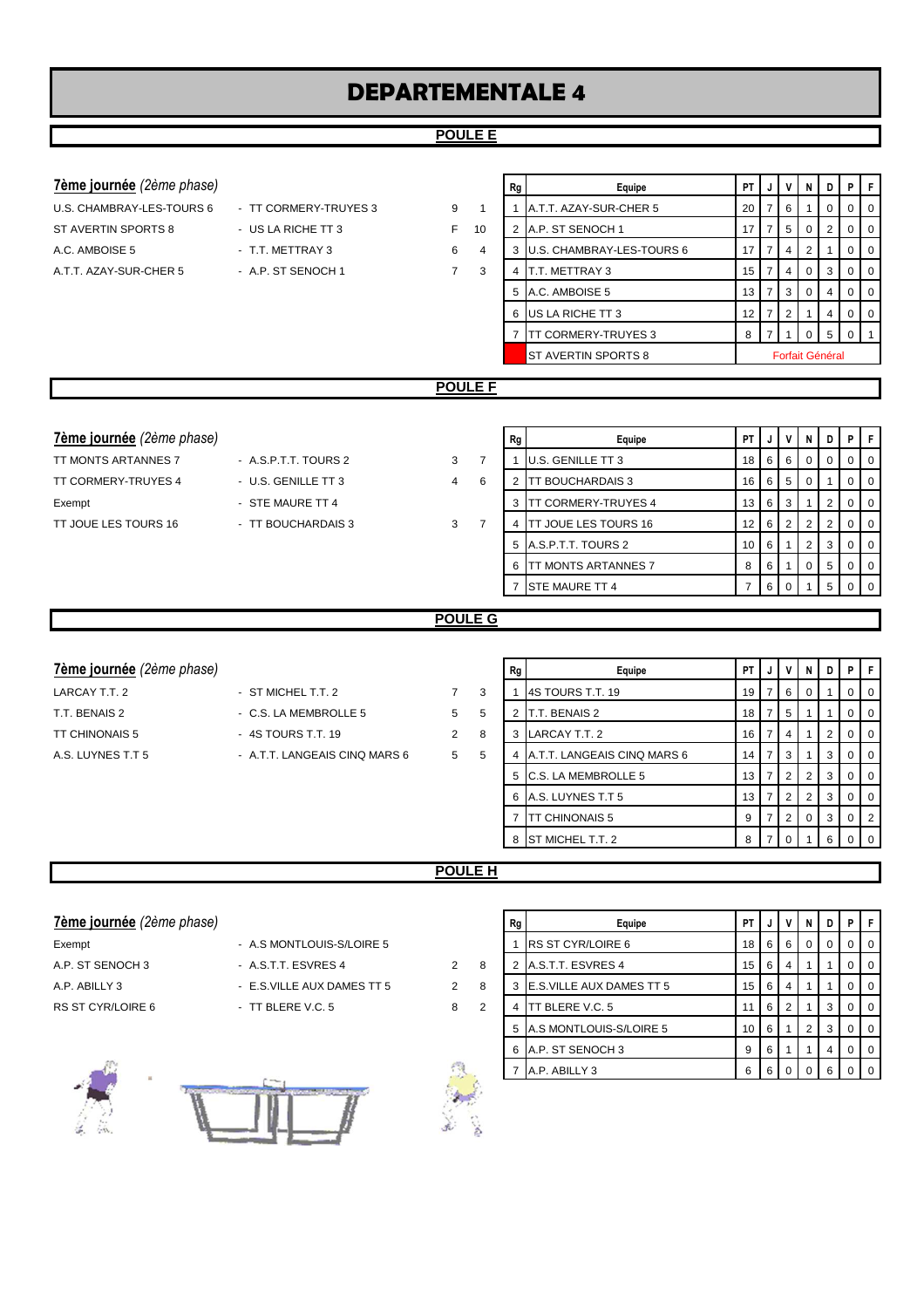### **POULE I**

### **7ème journée** (2ème phase)

TT MONTS ARTANNES 6 - R.C. BALLAN 4 19 19 7 ES OESIENNE TT 5 - ES AMBILLOU 2 2

TT PARCAY MESLAY 7 - LARCAY T.T. 4 2 A.T.T. LANGEAIS CINQ MARS 4 - U.S. CHAMBRAY-LES-TOURS 4 6

|   | Rg | Equipe                      | РT | J | ν              | N              | D | P        | F        |
|---|----|-----------------------------|----|---|----------------|----------------|---|----------|----------|
| 3 |    | A.T.T. LANGEAIS CINQ MARS 4 | 19 | 7 | 6              | $\Omega$       | 1 | $\Omega$ | $\Omega$ |
| 8 | 2  | LARCAY T.T. 4               | 18 | 7 | 5              | 1              | 1 | $\Omega$ | $\Omega$ |
| 4 | 3  | <b>ES AMBILLOU 2</b>        | 17 | 7 | 4              | $\overline{2}$ | 1 | 0        | $\Omega$ |
| 8 | 4  | U.S. CHAMBRAY-LES-TOURS 4   | 15 | 7 | 4              | $\Omega$       | 3 | $\Omega$ | $\Omega$ |
|   | 5  | TT MONTS ARTANNES 6         | 13 | 7 | 3              | $\Omega$       | 4 | 0        | 0        |
|   | 6  | TT PARCAY MESLAY 7          | 11 | 7 | $\overline{2}$ | $\Omega$       | 5 | $\Omega$ | $\Omega$ |
|   | 7  | <b>ES OESIENNE TT 5</b>     | 11 | 7 | $\overline{2}$ | $\Omega$       | 5 | $\Omega$ | $\Omega$ |
|   | 8  | R.C. BALLAN 4               | 7  |   | $\Omega$       | 1              | 5 | 0        | 1        |

### **POULE J**

- -
- 
- **7ème journée** (2ème phase) **Rg Rg** Equipe PT J V N D P F TT CASTELVALERIE 2 - P.L. PAUL BERT 3 2 8 1 ES AMBILLOU 1  $\begin{bmatrix} 2 & 1 & 2 & 3 \end{bmatrix}$ TT BOUCHARDAIS 2 - ASTT CHEMILLE S/DEME 2 10 0 2 TT BOUCHARDAIS 2 18 7 5 1 1 0 0 ES AMBILLOU 1 - RS ST CYR/LOIRE 7 8 2 3 P.L. PAUL BERT 3 18 7 5 1 1 0 0 TT JOUE LES TOURS 15 - TT PARCAY MESLAY 9 6 4 4 RS ST CYR/LOIRE 7 14 7 3 1 3 0 0 0 5 TT JOUE LES TOURS 15 13 7 2 2 3 0 0 6 TT CASTELVALERIE 2 11 7 1 2 4 0 0 7 TT PARCAY MESLAY 9 10 7 1 1 5 0 0 8 ASTT CHEMILLE S/DEME 2  $\vert 7 \vert 7 \vert 0 \vert 0 \vert 7 \vert 0 \vert 0$

### **POULE K**

### **7ème journée** (2ème phase)

U.S. CHAMBRAY-LES-TOURS 5 - A.S. LUYNES T.T 4 3 7 BEAUJARDIN BCT 6 - TT BOUCHARDAIS 4 6 4 2 A.T.T. LANGEAIS CINQ MARS 5 20 7 6 1 0 0 0 ES RIDELLOIS TT 6 <sup>-</sup> U.S. GENILLE TT 4 2 T.T. BENAIS 3 - A.T.T. LANGEAIS CINQ MARS 5 2 8

- -
	-

| Rg | Equipe                      | РT |   | ν | N | D | Р |   |
|----|-----------------------------|----|---|---|---|---|---|---|
| 1  | <b>ES RIDELLOIS TT 6</b>    | 20 | 7 | 6 |   | Ω | 0 |   |
| 2  | A.T.T. LANGEAIS CINQ MARS 5 | 20 | 7 | 6 |   | Ω | O |   |
| 3  | A.S. LUYNES T.T 4           | 16 | 7 | 4 |   | 2 | 0 |   |
| 4  | U.S. CHAMBRAY-LES-TOURS 5   | 14 | 7 | 3 |   | 3 | 0 |   |
| 5  | U.S. GENILLE TT 4           | 14 | 7 | 3 |   | 3 | O |   |
| 6  | T.T. BENAIS 3               | 12 | 7 | 2 |   | 4 | O | 0 |
| 7  | <b>BEAUJARDIN BCT 6</b>     | 9  | 7 |   | ი | 6 | 0 | 0 |
| 8  | TT BOUCHARDAIS 4            | 7  |   |   |   |   |   |   |

# **DEPARTEMENTALE 1600**

|                           |                              | <b>POULE A</b>      |    |                            |                 |                |          |          |                |            |                |
|---------------------------|------------------------------|---------------------|----|----------------------------|-----------------|----------------|----------|----------|----------------|------------|----------------|
|                           |                              |                     | Rg | Equipe                     | PT I            |                | <b>V</b> | <b>N</b> | D              |            | PIF            |
| 7ème journée (2ème phase) |                              |                     |    | A.C. AMBOISE 6             | 14              | -5 F           |          |          |                |            | 0 <sup>1</sup> |
| T.T. METTRAY 4            | - P.P.C. ST MARTIN LE BEAU 2 | 6<br>$\overline{4}$ |    | P.P.C. ST MARTIN LE BEAU 2 | 13 <sup>1</sup> |                | 514      | 0        |                |            | 0 <sup>1</sup> |
| Exempt                    | - A.C. AMBOISE 6             |                     |    | 3 AS VERETZ TT 6           | 10              | 5              |          | 3        |                |            | 0 <sup>1</sup> |
| Exempt                    | - C.P. VEIGNE 3              |                     |    | <b>IT.T. METTRAY 4</b>     | 10 <sup>1</sup> | 5 <sub>1</sub> |          |          | 2              |            | 0 <sup>1</sup> |
| ST AVERTIN SPORTS 9       | - AS VERETZ TT 6             | 10<br>0             |    | 5 C.P. VEIGNE 3            | 8               | 5              |          |          | 3              |            | 0 <sup>1</sup> |
|                           |                              |                     |    | 6 ST AVERTIN SPORTS 9      | 4               | 5 <sub>1</sub> |          | 0        | $\overline{4}$ | $^{\circ}$ |                |

| <b>POULE B</b>            |                         |   |    |    |                              |                 |                |              |             |   |     |                  |  |
|---------------------------|-------------------------|---|----|----|------------------------------|-----------------|----------------|--------------|-------------|---|-----|------------------|--|
|                           |                         |   |    | Rg | Equipe                       | PT              |                | V            | N           |   | PIF |                  |  |
| 7ème journée (2ème phase) |                         |   |    |    | <b>US NICOLAISIENNE TT 2</b> | 14              | 5 <sup>1</sup> | 4            |             | U |     | 1 O              |  |
| Exempt                    | - R.C. BALLAN 5         |   |    |    | LANGEAIS-CINQ MARS 9         | 13 <sup>1</sup> | 51             | l 3          | 2           | 0 |     | $\overline{1}$ 0 |  |
| ES RIDELLOIS TT 8         | - US LA RICHE TT 4      |   | 3  |    | <b>IES RIDELLOIS TT 8</b>    |                 | 5 <sup>1</sup> | $\mathbf{3}$ | $\mathbf 0$ |   |     |                  |  |
| AS VERETZ TT 5            | - Exempt                |   |    | 4  | AS VERETZ TT 5               | 8               | 5              |              |             | 3 |     | $\overline{0}$   |  |
| LANGEAIS-CINQ MARS 9      | - US NICOLAISIENNE TT 2 | 5 | -5 | 5  | US LA RICHE TT 4             | 8               | 5 <sup>1</sup> |              |             | 3 |     | $\overline{1}$ 0 |  |
|                           |                         |   |    |    | 6 R.C. BALLAN 5              | 6               | 5 0            |              |             | 4 |     | $\overline{0}$   |  |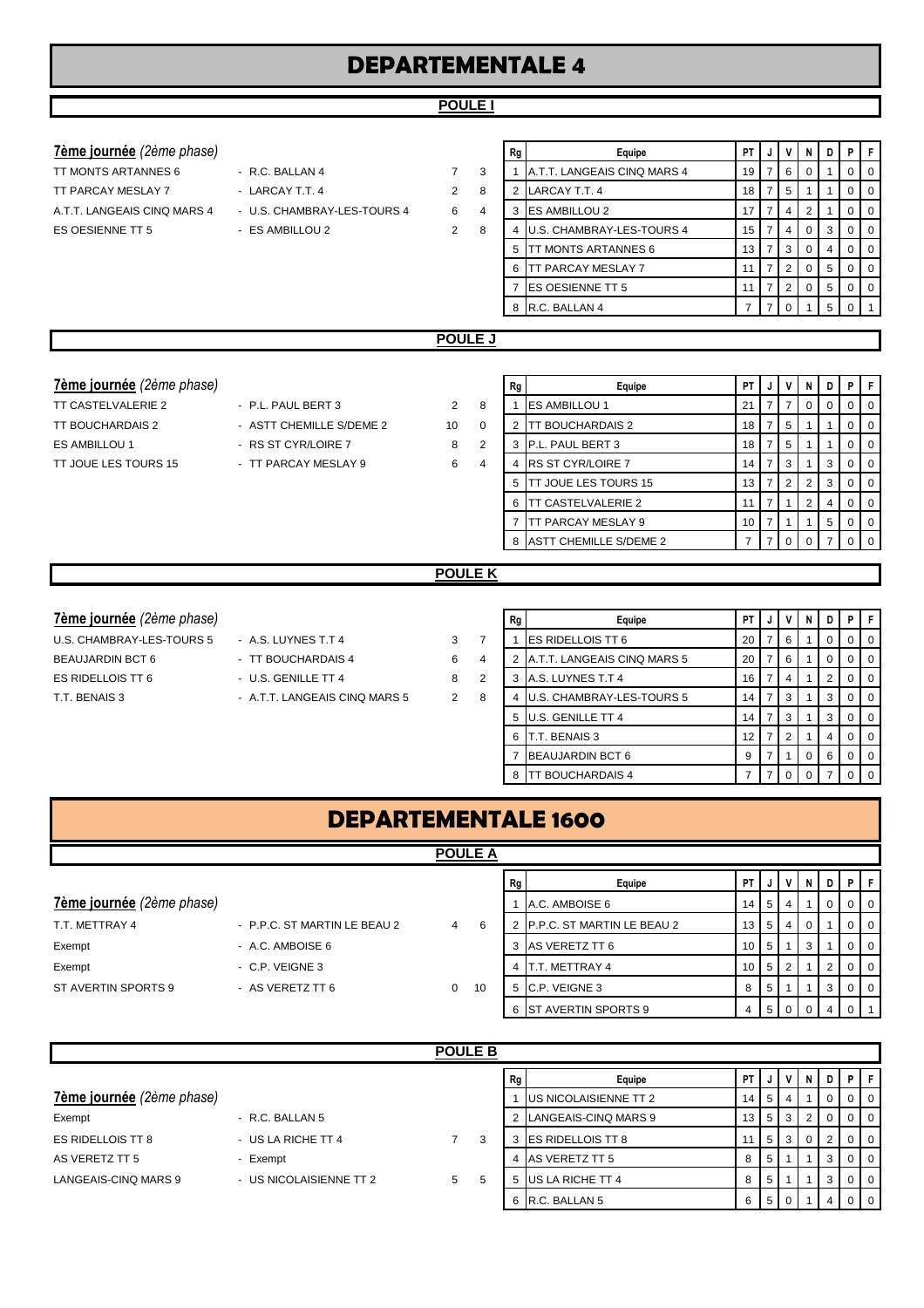# Pénalités financières

(d'après Règlement des Championnats par Equipes)

### **N° Club, Equipe, Poule, Licence, Clt, Points (5,00 €)**

*N° Licence erroné :* 

5ème journée (2è ph): 0015 PPC Martinois 2 - 0615 TT Bouchardais 1 - 0721 US Nicolaisienne 1 - 0033 US Chambray 3 *N° Equipe :* 

7ème journée (2è ph): 0102 AC Amboise 5 - 0596 ATT Langeais Cinq Mars 5

*Equipe Incomplète :* 

7ème journée (2è ph): 0656 TT St-Genouph 5 - 0637 ES Oésienne TT 4

**Forfait (10,00 €)** : 0002 4S Tours TT 5 (Bg 6èj)

# **EQUIPES JEUNES**

# **JUNIORS GARCONS**

### **DEPARTEMENTALE 2**

**Poule A**

### **7ème journée** (2ème phase)

4S TOURS T.T. 1 - A.T.T. AZAY-SUR-CHER 1 7 ES VILLE AUX DAMES TT 1 - US LA RICHE TT 1 4 A.S MONTLOUIS-S/LOIRE 1 - A.C. AMBOISE 1 6 ST MICHEL T.T. 1 - TT CHINONAIS 1 3



|   | Rg | Equipe                  | PT |   | ν | N        | D              | Р | F |
|---|----|-------------------------|----|---|---|----------|----------------|---|---|
| 3 |    | <b>TT CHINONAIS 1</b>   | 20 | 7 | 6 | 1        | 0              | 0 |   |
| 6 | 2  | ES VILLE AUX DAMES TT 1 | 16 | 7 | 4 | 1        | 2              | 0 | O |
| 4 | 3  | 4S TOURS T.T. 1         | 16 | 7 | 5 | $\Omega$ | 1              | 0 |   |
|   | 4  | US LA RICHE TT 1        | 15 | 7 | 3 | 2        | 2              | 0 | O |
|   | 5  | A.T.T. AZAY-SUR-CHER 1  | 14 | 7 | 3 | 1        | 3              | 0 | O |
|   | 5  | A.S MONTLOUIS-S/LOIRE 1 | 14 | 7 | 2 | 3        | $\overline{2}$ | 0 |   |
|   |    | A.C. AMBOISE 1          | 8  | 7 | 1 | $\Omega$ | 5              | 0 |   |
|   | 8  | ST MICHEL T.T. 1        |    |   | 0 | 0        |                |   |   |

### **CADETS**

### **DEPARTEMENTALE 3**

### **Poule**

|                           |                       |                |   | ĸg | Equipe                      | PL. |   | N I |  |     |
|---------------------------|-----------------------|----------------|---|----|-----------------------------|-----|---|-----|--|-----|
| 7ème journée (2ème phase) |                       |                |   |    | <b>ITT JOUE LES TOURS 3</b> | 18  | 5 |     |  |     |
| ES OESIENNE TT 1          | - ST MICHEL T.T. 1    | 10             | 0 |    | A.S. FONDETTES 1            | 18  |   |     |  | l 0 |
| C.S. LA MEMBROLLE 2       | - TT JOUE LES TOURS 3 | $\overline{4}$ | 6 |    | <b>BOUCHARDAIS1</b>         | 17  | 5 |     |  | l 0 |
| TT BLERE V.C. 1           | - TT CHINONAIS 1      | 4              | 6 |    | <b>TT CHINONAIS 1</b>       | 15  |   |     |  |     |
| <b>TT BOUCHARDAIS 1</b>   | - A.S. FONDETTES 1    | 3              |   |    | TT BLERE V.C. 1             | 14  | 3 |     |  | l 0 |
|                           |                       |                |   |    | C.S. LA MEMBROLLE 2         | 12  | າ |     |  | - 0 |
|                           |                       |                |   |    | <b>IES OESIENNE TT 1</b>    |     |   |     |  | l 0 |

| <u>م:</u>      |    |                         |    |   |                |          |   |          |          |
|----------------|----|-------------------------|----|---|----------------|----------|---|----------|----------|
|                |    |                         |    |   |                |          |   |          |          |
|                | Rg | Equipe                  | РT | J | ν              | N        | D | P        | F        |
|                | 1  | TT JOUE LES TOURS 3     | 18 | 7 | 5              | 1        | 1 | $\Omega$ | $\Omega$ |
| $\Omega$       | 2  | A.S. FONDETTES 1        | 18 | 7 | 4              | 3        | 0 | 0        | $\Omega$ |
| 6              | 3  | <b>TT BOUCHARDAIS 1</b> | 17 | 7 | 5              | $\Omega$ | 2 | $\Omega$ | $\Omega$ |
| 6              | 4  | TT CHINONAIS 1          | 15 | 7 | 4              | $\Omega$ | 3 | 0        | $\Omega$ |
| $\overline{7}$ | 5  | TT BLERE V.C. 1         | 14 | 7 | 3              | 1        | 3 | 0        | 0        |
|                | 6  | C.S. LA MEMBROLLE 2     | 12 | 7 | $\overline{2}$ | 1        | 4 | $\Omega$ | $\Omega$ |
|                | 7  | ES OESIENNE TT 1        | 11 | 7 | 2              | $\Omega$ | 5 | 0        | $\Omega$ |
|                | 8  | ST MICHEL T.T. 1        | 7  | 7 | O              | $\Omega$ | 7 | $\Omega$ | $\Omega$ |
|                |    |                         |    |   |                |          |   |          |          |

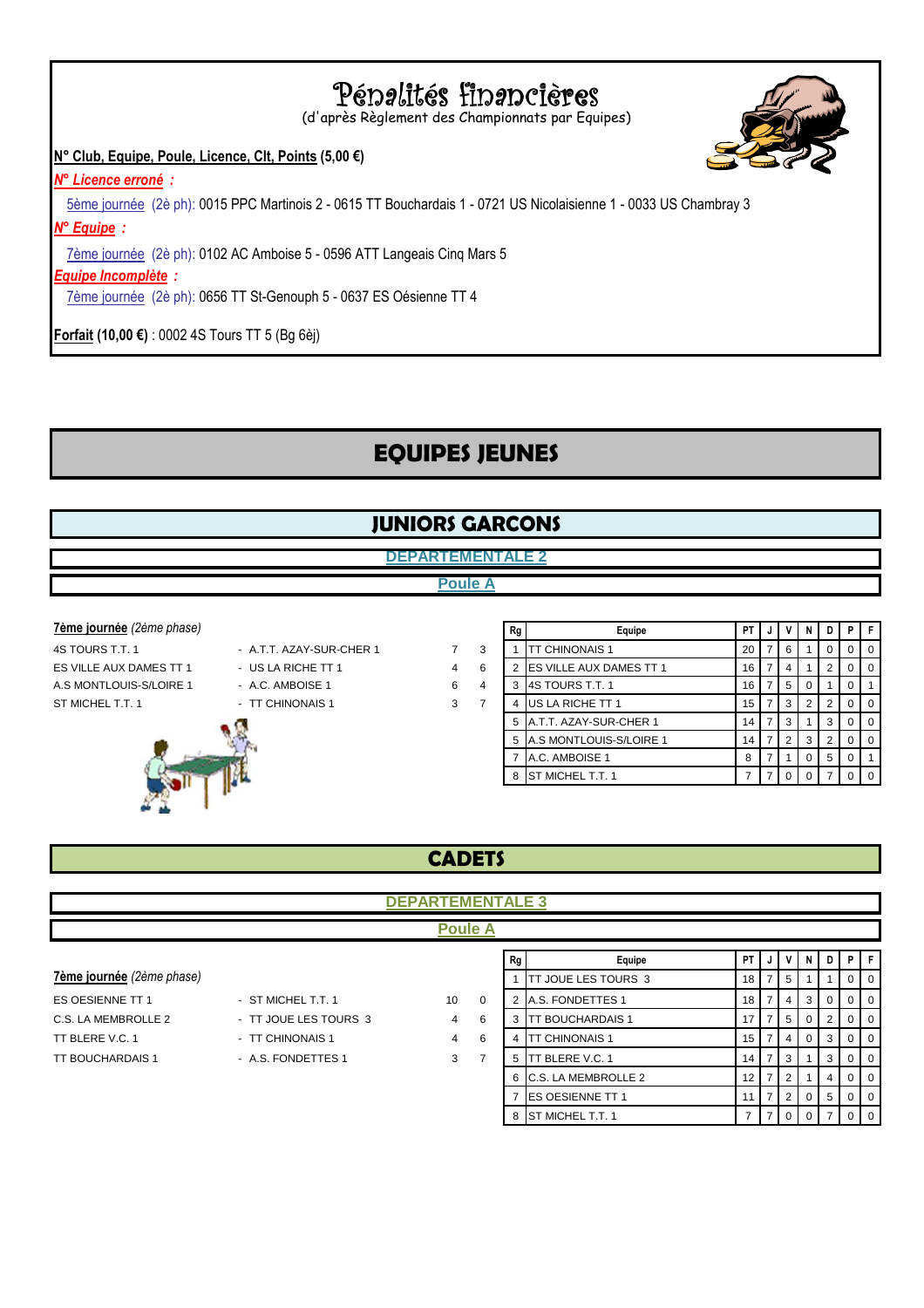# **MINIMES GARCONS**

### **DEPARTEMENTALE 3**

### **Poule A**

### **7ème journée** (2ème phase)

P.L. PAUL BERT 1 - US LA RICHE TT 1 3 LARCAY T.T. 2 **ES RIDELLOIS TT 2** 2

- 4S TOURS T.T. 3 A.T.T. LANGEAIS CINQ MARS 1 6
	-
	-
- A.S. FONDETTES 2 A.T.T. LANGEAIS CINQ MARS 2 3 7

|                | Rg | Equipe                      | РT | J | ٧              | N              | D | Ρ        | F        |
|----------------|----|-----------------------------|----|---|----------------|----------------|---|----------|----------|
|                | 1  | A.T.T. LANGEAIS CINQ MARS 1 | 19 | 7 | 6              | 0              | 1 | $\Omega$ | $\Omega$ |
| $\overline{4}$ | 2  | US LA RICHE TT 1            | 19 | 7 | 6              | $\Omega$       | 1 | $\Omega$ | $\Omega$ |
|                | 3  | 4S TOURS T.T. 3             | 15 | 7 | 4              | 1              | 1 | $\Omega$ | 1        |
| 8              | 4  | P.L. PAUL BERT 1            | 14 | 7 | 3              | 1              | 3 | $\Omega$ | $\Omega$ |
| 3              | 5  | <b>ES RIDELLOIS TT 2</b>    | 13 | 7 | $\overline{2}$ | $\overline{2}$ | 3 | $\Omega$ | $\Omega$ |
|                | 6  | A.T.T. LANGEAIS CINQ MARS 2 | 10 | 7 | $\overline{2}$ | $\Omega$       | 4 | $\Omega$ | 1        |
|                | 7  | A.S. FONDETTES 2            | 9  | 7 | $\overline{2}$ | $\Omega$       | 3 | 0        | 2        |
|                | 8  | LARCAY T.T. 2               | 9  | 7 | 1              | $\Omega$       | 6 | O        | $\Omega$ |
|                |    |                             |    |   |                |                |   |          |          |





### **BENJAMINS**

|                           | DEPARTEMENTALE 3              |                |          |    |                               |           |              |                |                |   |                |                |  |
|---------------------------|-------------------------------|----------------|----------|----|-------------------------------|-----------|--------------|----------------|----------------|---|----------------|----------------|--|
| Poule A                   |                               |                |          |    |                               |           |              |                |                |   |                |                |  |
| 7ème journée (2ème phase) |                               |                |          | Rg | Equipe                        | <b>PT</b> |              | v              | N              | D | PF             |                |  |
| 4S TOURS T.T. 5           | - A.T.T. LANGEAIS CINQ MARS 1 | 5 <sup>5</sup> | $\Omega$ |    | T.T. BENAIS 2                 | 18        | 6            | - 6            | 0              | 0 |                | $\overline{0}$ |  |
| TT JOUE LES TOURS 1       | - ASTT CHEMILLE S/DEME 1      | 4              |          |    | A.S MONTLOUIS-S/LOIRE 2       | 14        | <sup>6</sup> | $\overline{4}$ | $\mathbf 0$    | 2 |                | 0 <sup>1</sup> |  |
| A.S MONTLOUIS-S/LOIRE 2   | - LARCAY T.T. 2               | 5              | $\Omega$ | 3  | <b>ASTT CHEMILLE S/DEME 1</b> | 14        | 6            | $\overline{4}$ | $\Omega$       | 2 |                | $\overline{1}$ |  |
| T.T. BENAIS 2             | - Exempt                      |                |          | 4  | <b>ITT JOUE LES TOURS 1</b>   | 12        | 6            | -3             | 0              | 3 |                | $\overline{0}$ |  |
|                           |                               |                |          |    | 5 4S TOURS T.T. 5             | 10        | 6            | -3             | 0              |   |                | $\overline{2}$ |  |
|                           |                               |                |          |    | 6 A.T.T. LANGEAIS CINQ MARS 1 | 8         | 6            |                | $\mathbf{0}$   | 5 |                | 0 <sup>0</sup> |  |
|                           |                               |                |          |    | 7 LARCAY T.T. 2               | 6         |              | 60             | $\overline{0}$ | 6 | 0 <sup>0</sup> |                |  |